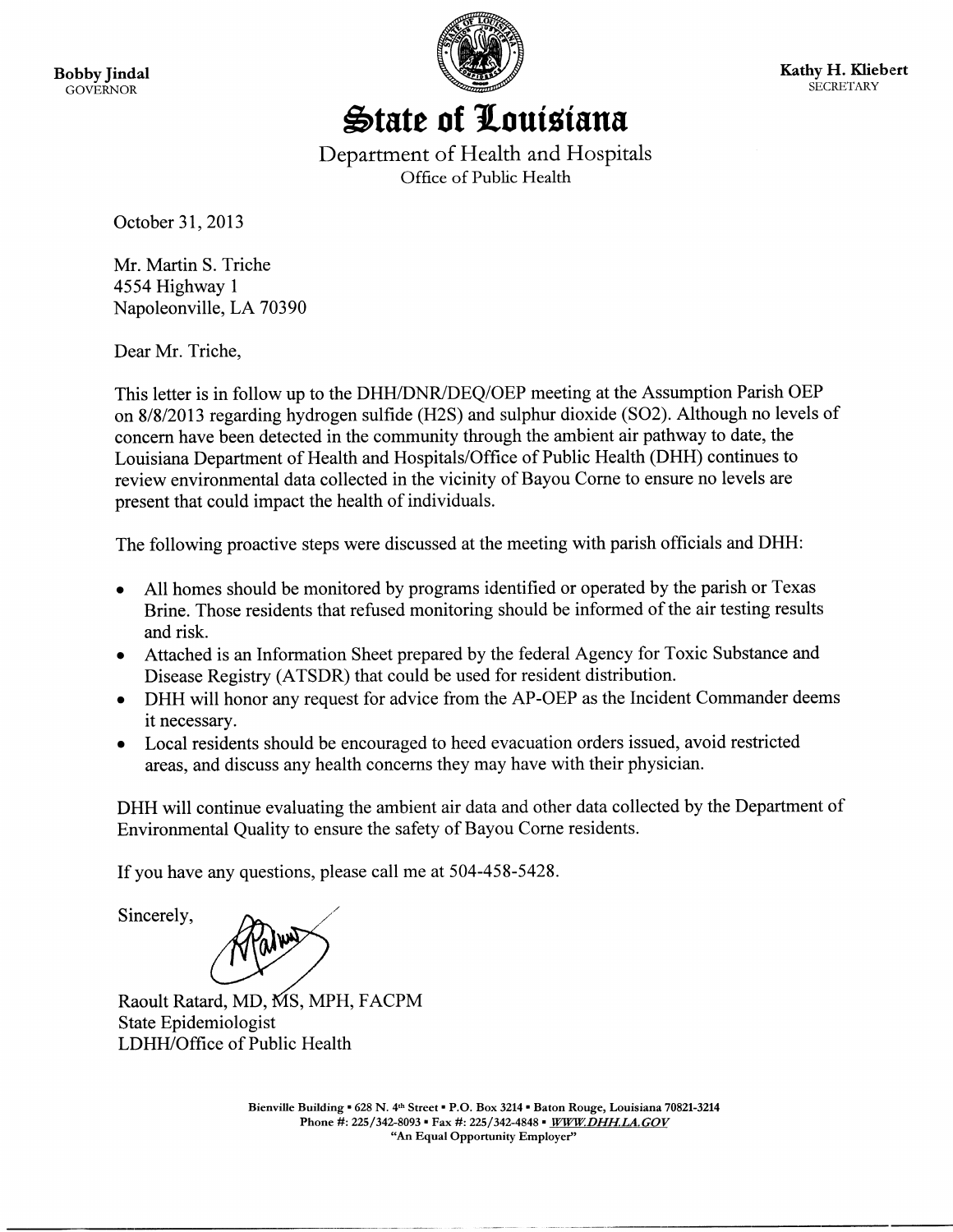# **HYDROGEN SULFIDE**

**CAS # 7783-06-4**

### **Division of Toxicology and Environmental Medicine ToxFAQs<sup>TM</sup> <b>July 2006**

**This fact sheet answers the most frequently asked health questions (FAQs) about hydrogen sulfide. For more information, call the ATSDR Information Center at 1-888-422-8737. This fact sheet is one in a series of summaries about hazardous substances and their health effects. It is important you understand this information because this substance may harm you. The effects of exposure to any hazardous substance depend on the dose, the duration, how you are exposed, personal traits and habits, and whether other chemicals are present.**

**HIGHLIGHTS: Hydrogen sulfide occurs naturally and is also produced by human activities. Just a few breaths of air containing high levels of hydrogen sulfide gas can cause death. Lower, longer-term exposure can cause eye irritation, headache, and fatigue. Hydrogen sulfide has been found in at least 35 of the 1,689 National Priorities List sites identified by the U.S. Environmental Protection Agency (EPA).**

#### **What is hydrogen sulfide?**

Hydrogen sulfide  $(H<sub>2</sub>S)$  occurs naturally in crude petroleum, natural gas, volcanic gases, and hot springs. It can also result from bacterial breakdown of organic matter. It is also produced by human and animal wastes. Bacteria found in your mouth and gastrointestinal tract produce hydrogen sulfide from bacteria decomposing materials that contain vegetable or animal proteins. Hydrogen sulfide can also result from industrial activities, such as food processing, coke ovens, kraft paper mills, tanneries, and petroleum refineries.

Hydrogen sulfide is a flammable, colorless gas with a characteristic odor of rotten eggs. It is commonly known as hydrosulfuric acid, sewer gas, and stink damp. People can smell it at low levels.

#### **What happens to hydrogen sulfide when it enters the environment?**

 $\Box$  Hydrogen sulfide is released primarily as a gas and spreads in the air.

 $\Box$  Hydrogen sulfide remains in the atmosphere for about 18 hours.

 $\Box$  When released as a gas, it will change into sulfur dioxide and sulfuric acid.

 $\Box$  In some instances, it may be released as a liquid waste from an industrial facility.

#### **How might I be exposed to hydrogen sulfide?**

 $\Box$  You may be exposed to hydrogen sulfide from breathing contaminated air or drinking contaminated water.

 $\Box$  Individuals living near a wastewater treatment plant, a gas and oil drilling operation, a farm with manure storage or livestock confinement facilities, or a landfill may be exposed to higher levels of hydrogen sulfide.

 $\Box$  You can be exposed at work if you work in the rayon textiles, petroleum and natural gas drilling and refining, or wastewater treatment industries. Workers on farms with manure storage pits or landfills can be exposed to higher levels of hydrogen sulfide.

 $\Box$  A small amount of hydrogen sulfide is produced by bacteria in your mouth and gastrointestinal tract.

#### **How can hydrogen sulfide affect my health?**

Exposure to low concentrations of hydrogen sulfide may cause irritation to the eyes, nose, or throat. It may also cause difficulty in breathing for some asthmatics. Brief exposures to high concentrations of hydrogen sulfide (greater than 500 ppm) can cause a loss of consciousness and possibly death. In most cases, the person appears to regain consciousness without any other effects. However, in many individuals, there may be permanent or long-term effects such as headaches, poor attention span, poor memory, and poor motor function. No health effects have been found in humans exposed to typical environmental concentrations of hydrogen sulfide (0.00011–0.00033 ppm).

**U.S. DEPARTMENT OF HEALTH AND HUMAN SERVICES, Public Health Service Agency for Toxic Substances and Disease Registry**